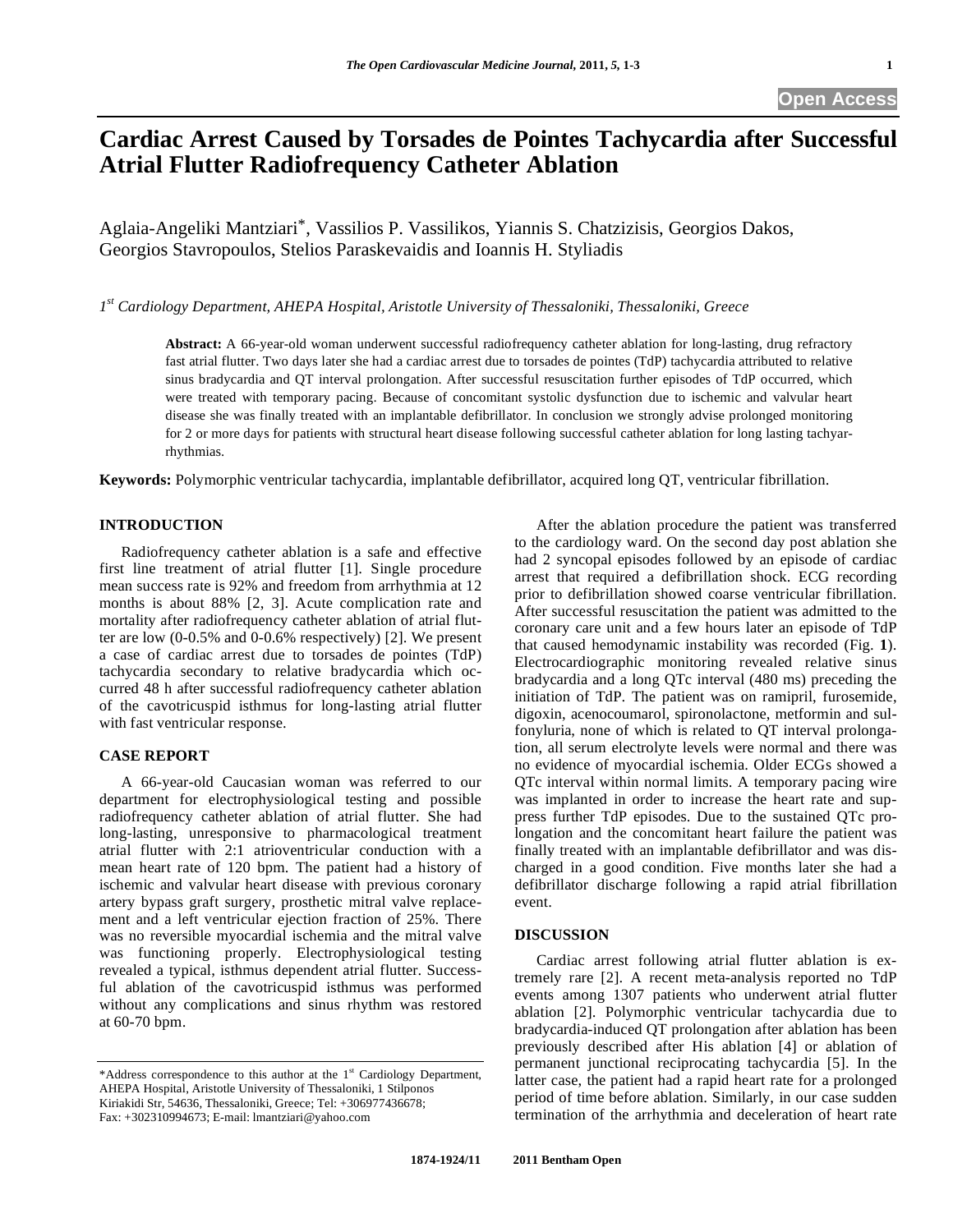

**Fig. (1).** The electrocardiographic monitor strips show torsades de pointes associated with QT prolongation. Of note, there is a short preinitiating RR interval due to ventricular premature systoles following a long cardiac cycle (long-short phenomenon).

had probably provided the substrate for QT prolongation and TdP induction, even though true bradycardia did not occur. A possible explanation is that the cessation of long-standing high ventricular rate prolongs the ventricular refractory period and presumably the action potential duration at a given cycle [6]. Of note, predisposition to QT prolongation could not be excluded [7]. Ventricular arrhythmias, usually polymorphic, and sudden cardiac death have also been described in patients who are treated with permanent pacing after ablation-induced complete heart block. These arrhythmic events have been attributed to a temporary electrical instability caused by the change in heart rate and the activation sequence, which increase the heterogeneity of repolarization [8]. In such cases, where a permanent pacemaker is required, TdP episodes can be avoided by overdrive pacing at a level above 80 bpm [8].

 In our case however, atrioventricular conduction remained intact and permanent pacing after the ablation procedure was not a therapeutic option. Despite the uncomplicated procedure and early course, the patient experienced an aborted sudden death on the second day post ablation. Permanent pacing at a relatively high rate could suppress further TdP episodes; nevertheless our patient had structural heart disease with systolic heart failure of both ischemic and valvular etiology that places her at a high risk group for sudden cardiac death. Moreover, QTc prolongation did not resolve during the following days. Thus, we decided to implant a cardioverter-defibrillator.

 In conclusion, polymorphic ventricular tachycardia might occur after radiofrequency ablation of long-lasting atrial flutter with relative fast heart rate. Prolonged ECG monitoring is advised in such patients in order to avoid similar complications.

### **REFERENCES**

- [1] Sawhney NS, Anousheh R, Chen WC, Feld GK. Diagnosis and management of typical atrial flutter. Cardiol Clin 2009; 27: 55-67.
- [2] Spector P, Reynolds MR, Calkins H, *et al*. Meta-analysis of ablation of atrial flutter and supraventricular tachycardia. Am J Cardiol 2009; 104: 671-7.
- [3] Rodgers M, McKenna C, Palmer S, *et al*. Curative catheter ablation in atrial fibrillation and typical atrial flutter: systematic review and economic evaluation. Health Technol Assess 2008; 12: 1-198.